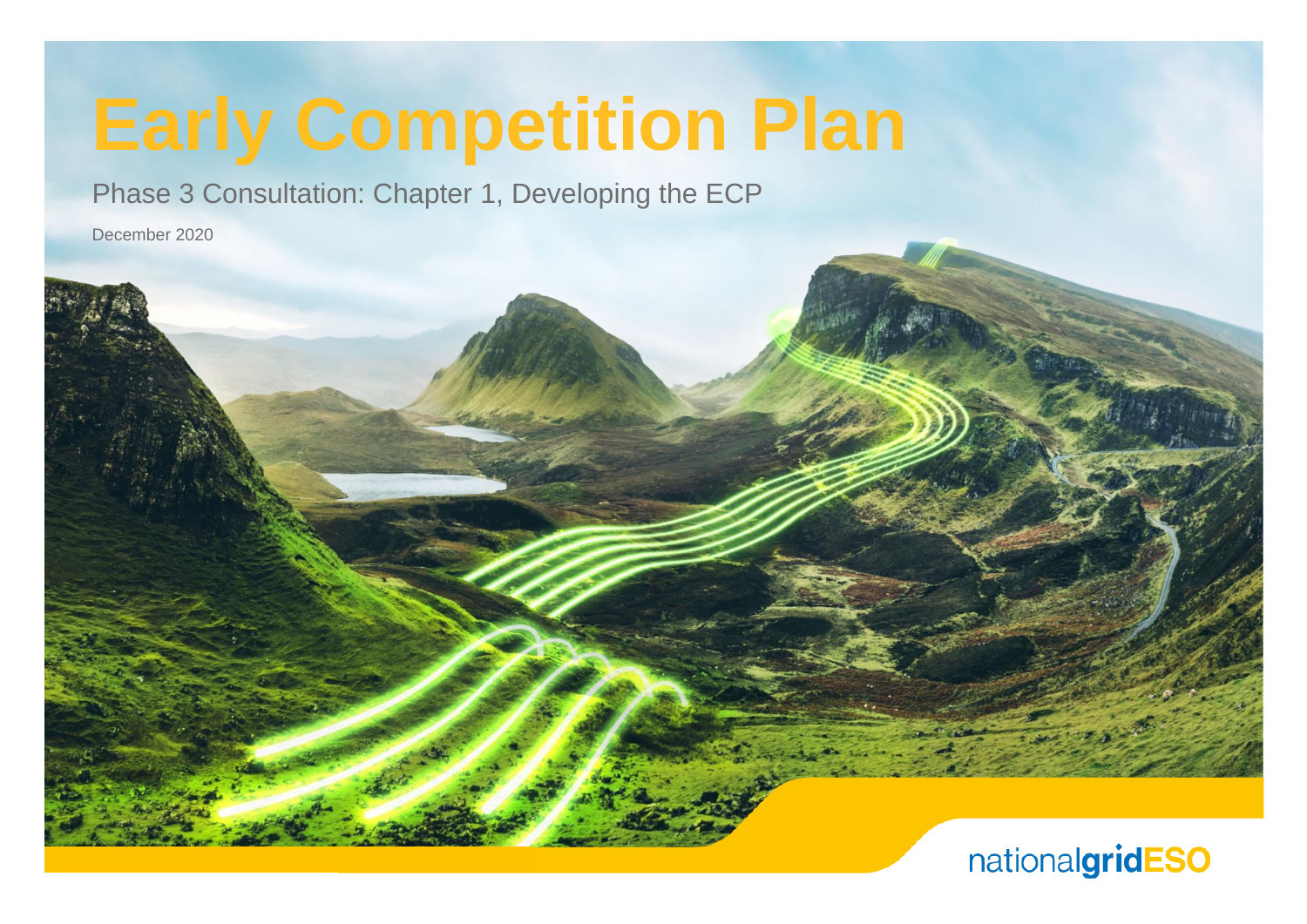|                | <b>TABLE OF CONTENTS</b>                       |
|----------------|------------------------------------------------|
| $\mathbf{1}$   | DEVELOPING THE EARLY COMPETITION PLAN          |
| 2 <sup>1</sup> | HOW DID STAKEHOLDER FEEDBACK INFORM OUR PLANS? |
| 3 <sup>1</sup> | <b>ESO NETWORKS STAKEHOLDER GROUP (ENSG)</b>   |
|                |                                                |
|                |                                                |
|                |                                                |
|                |                                                |
|                |                                                |
|                |                                                |
|                | $\bigwedge$                                    |

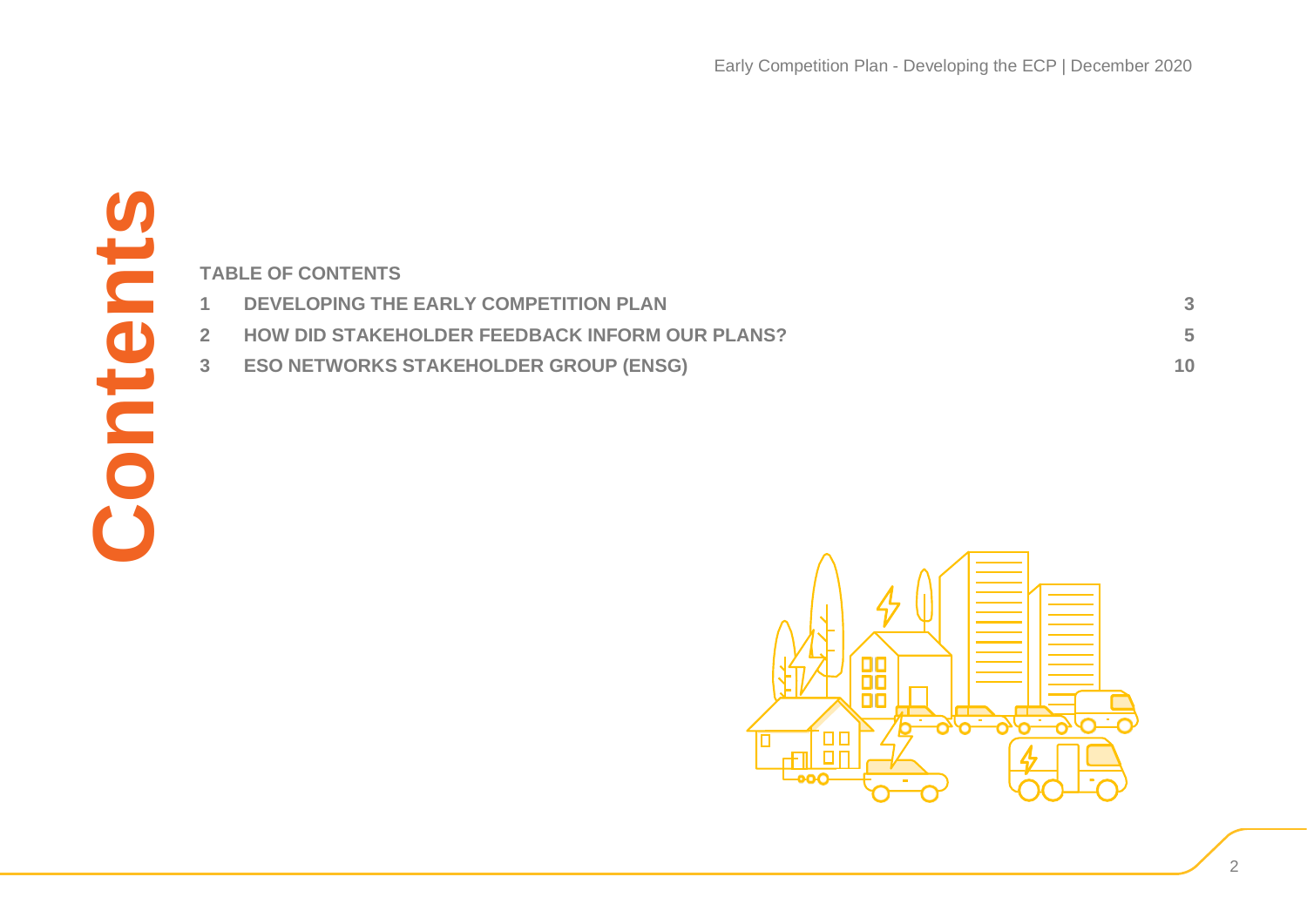## <span id="page-2-0"></span>**1 Developing the Early Competition Plan**

#### **What is the aim of the Early Competition Plan?**

The future of energy is evolving. Consumers are looking for a cleaner transmission network, greener generation and transportation of energy. Energy transmission must be affordable and reliable. Early competition could be the key to unlocking innovation to provide alternative solutions to network needs, through balancing system needs against cost to ensure the right solutions are selected, whilst keeping the consumer and security of supply at the forefront. Early competition could also break down barriers by encouraging new solutions from both network and non-network providers<sup>1</sup>.

In the RIIO-2 Sector Specific [Methodology](https://www.ofgem.gov.uk/system/files/docs/2019/05/riio-2_sector_specific_methodology_decision_-_core_30.5.19.pdf) Document published in 2019 Ofgem, recognising there is benefit in unlocking competition, asked the Electricity System Operator ("ESO") to investigate early competition alongside the RIIO-2 Business Plan. This is directly related to their priority of driving efficiency through innovation and competition.

#### **What is our approach to developing the Early Competition Plan?**

The ESO and Ofgem are keen to ensure a stakeholder centric approach is used in developing the model. We recognise the need for expertise of stakeholders from a variety of industry groups to ensure we are focusing on the right areas, removing barriers to entry and ensuring current and potential participants have a voice in helping to co-create the model.

To enable our stakeholders to get involved, we committed to being as transparent as possible throughout each stage of the development of our Early Competition Plan. We conducted face-to-face and virtual events to seek your feedback, in addition to releasing publications to keep you up to date with our developments along the way.

*"I applaud the new-found openness of ESO to outside (and alternative) opinions since the split from TSO. Well done, keep it up!"*

<sup>1</sup> For more information about early competition please see our detailed guide [www.nationalgrideso.com/document/173156/download](http://www.nationalgrideso.com/document/173156/download)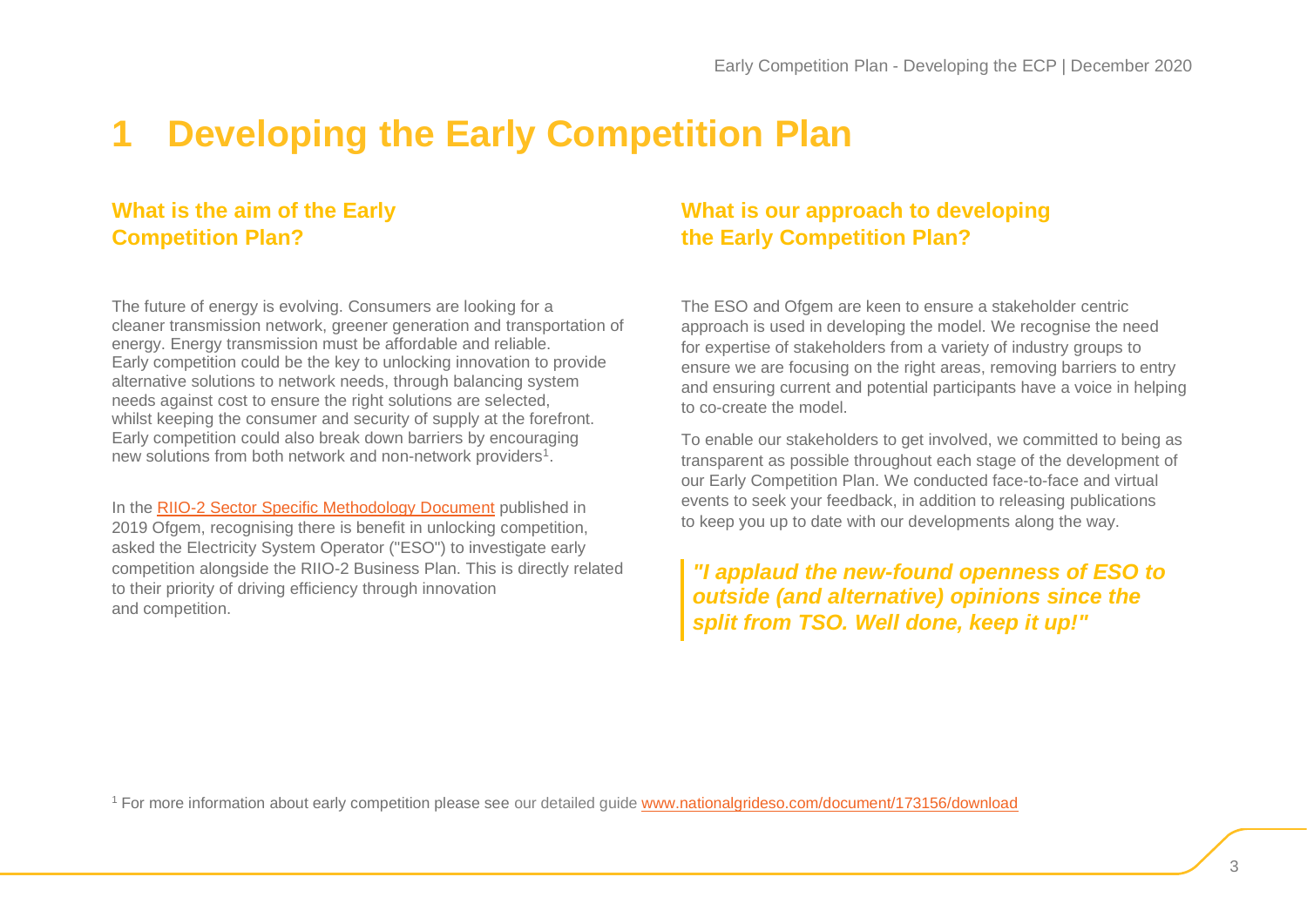We have three clear aims to stakeholder engagement as set out in [Figure](#page-3-0) 1.

<span id="page-3-0"></span>Figure 1: Aims to stakeholder engagement

**Co-creating Proposals** 



- Understand who our stakeholders are
- Who may bid into Early Competition
- What stakeholders need and what their barriers to entry may be
- Ensuring the needs of  $\bullet$ potential bidders are balanced against the needs of customers
- Ensuring interested parties feel the proposals are fair. transparent and appropriate
- Creating an independent stakeholder group (ESO Networks Stakeholder Group) to ensure stakeholders are at the forefront of the project
- Ensuring the wider industry and potential stakeholders are aware of Early Competition through updates to our website, newsletters and workshops

We have also set up the ESO Networks Stakeholder Group ("ENSG") which are a team of industry experts led by Dame Fiona Woolf. Their role is to scrutinise our Early Competition Plan and appraise our stakeholder engagement. Further details of how stakeholders have shaped the model can be found in each chapter.

### **How we have engaged**

Figure 2: How we have engaged with stakeholders

| <b>Face to Face and</b><br><b>Virtual Engagement</b> | What we have done to date:<br>55 workshops<br>2 webinars<br><b>10 Industry Events</b><br><b>Around 45 Bi-lateral Meetings</b>                             | Who we have reached:<br>Engagement with over 75<br>individuals from over 40<br>organisations                    |
|------------------------------------------------------|-----------------------------------------------------------------------------------------------------------------------------------------------------------|-----------------------------------------------------------------------------------------------------------------|
| <b>ESO Networks</b><br><b>Stakeholder Group</b>      | What we have done to date:<br>5 meetings, presenting data on<br>the ask from Ofgem, Phase 1, 2<br>and 3 Consultation documents<br>and Roles thought paper | Who we have reached:<br>15 representatives from<br>impacted stakeholder groups                                  |
| <b>Published</b><br><b>Communications</b>            | What we have done to date:<br>4 Podcasts<br><b>14 Newsletters</b><br>1 thought paper<br>1 Phase 1 Update<br>1 Consultation (Phase 2)                      | Who we have reached:<br>Around 250 stakeholders<br>signed up to newsletters<br>76 have listened to our podcasts |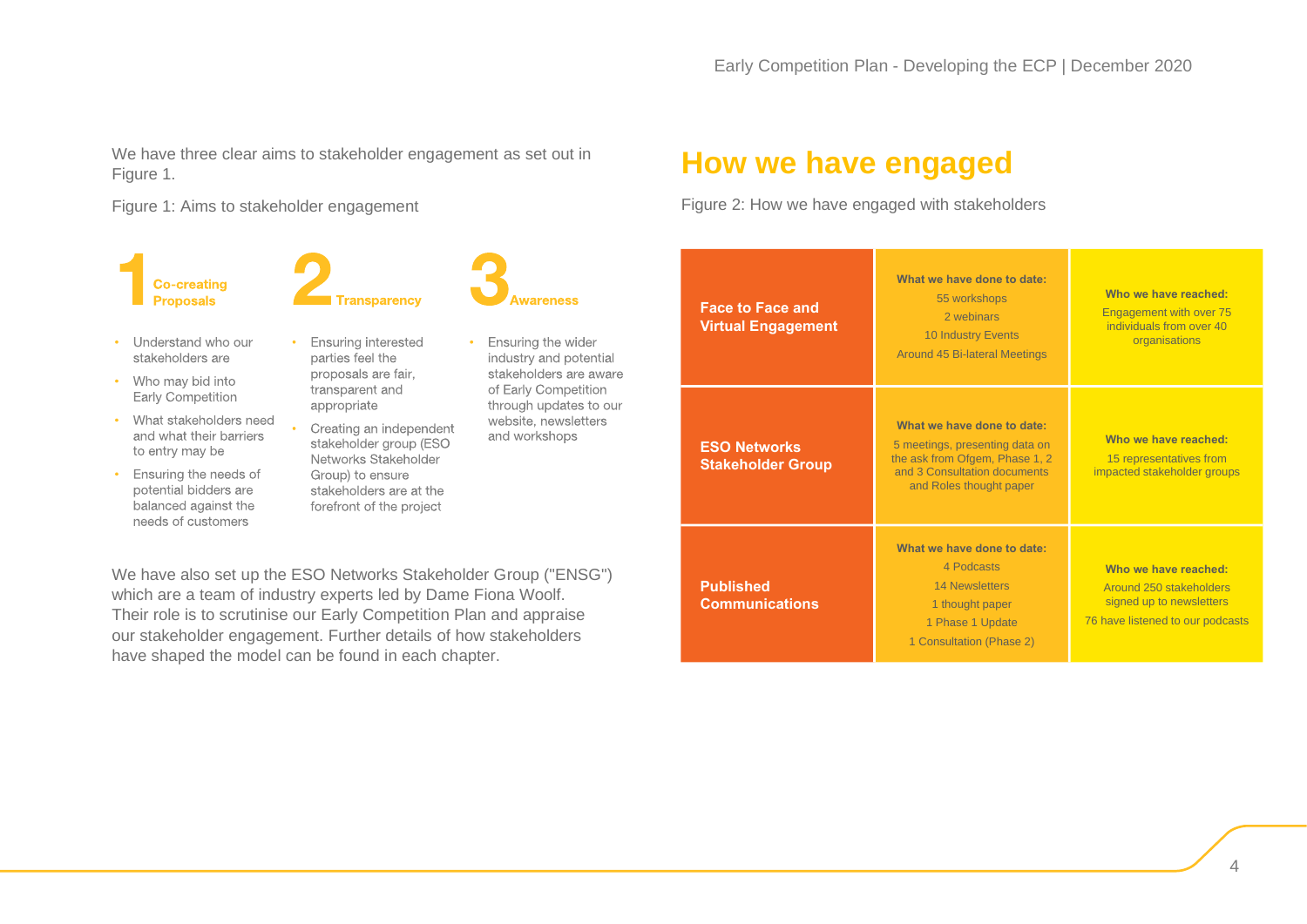## <span id="page-4-0"></span>**2 How did stakeholder feedback inform our plans?**

**Our Phase 3 consultation has been created with the inputs from stakeholders. Where we have been able or unable to incorporate stakeholders views into the model we have explained our logic and how we have acted upon feedback.**

Following the restrictions due to COVID-19 our usual engagement routes with stakeholders has had to adapt. We would have preferred to build relationships and engage with our stakeholders face to face, but with the country being asked to restrict movements and work from home where possible we have needed to use different ways to connect. We have engaged through newsletters, our website, workshops, bi-lateral meetings, podcasts and webinars. Where this has involved group engagement, we have asked for feedback to ensure we continuously improve the sessions.

Our approach to co-creation has evolved throughout the process in order to ensure we are effectively engaging with our stakeholders. For Phase 1, in late Autumn 2019, we were able to meet our stakeholders face to face. We took an iterative approach to co-creation which involved hosting 3 stakeholder workshops, over a period of 6 weeks. Each workshop involved presenting our development of the model and seeking stakeholder views to refine the model ahead of the next workshop.

Figure 3: Phase 1 engagement cycle



*"More time allowed, increase the number of participants in the session and send materials earlier than were sent through"*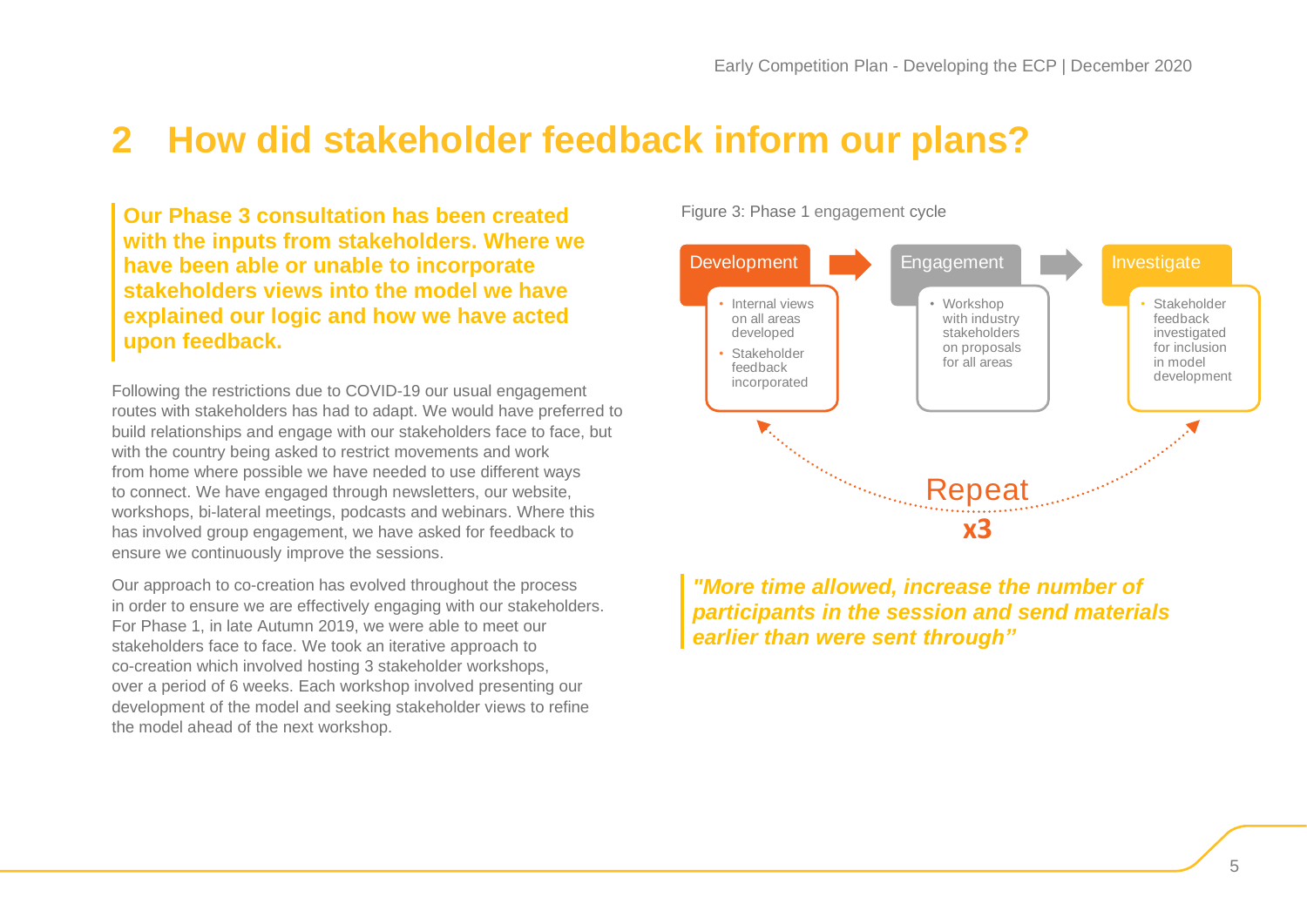<span id="page-5-0"></span>Figure 4: Phase 2 and 3 engagement cycle

Throughout our engagement we have made sure that we are listening and responding to stakeholders both in relation to developing the model for early competition and how we conduct our engagement. Stakeholders expressed concern with the time commitment required for Phase 1, and the COVID-19 pandemic meant we needed to adjust our stakeholder strategy. Taking that feedback on board and recognising our stakeholders work life balance commitments had been affected by the pandemic we hosted 31 virtual workshops, building on outputs from the previous engagement cycle. This consisted of 9 subject areas which were repeated at different times over a 3 week period.

We conducted these sessions in smaller groups to encourage greater discussion between stakeholders. The observations gathered at the workshops were investigated through internal discussions and bilateral meetings with industry specialists which have formed our

Phase 2 consultation, as detailed in the [Figure](#page-5-0) 4.

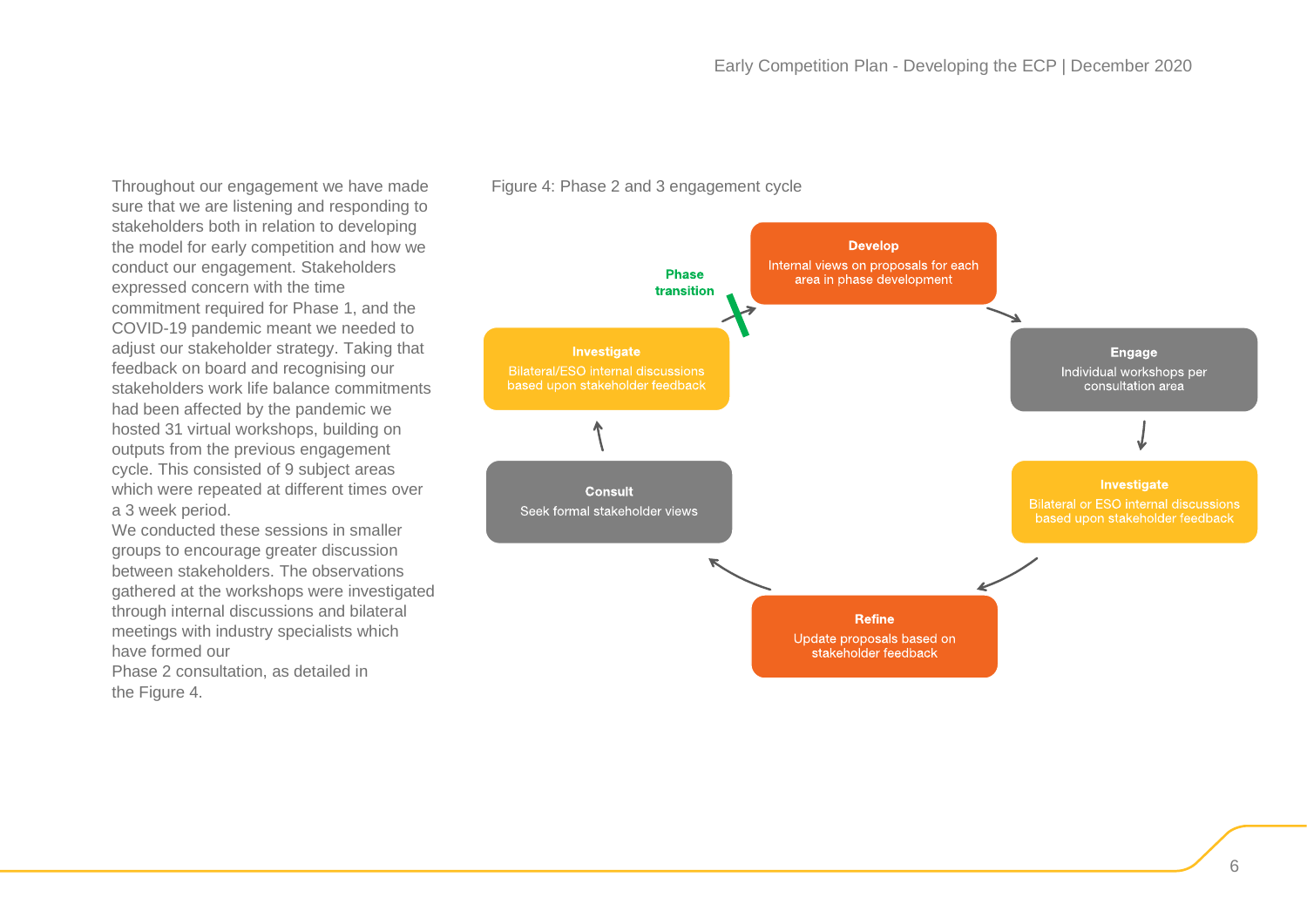We have also listened to stakeholder concerns on consultation duration. Our Phase 2 Consultation was scheduled to run for 4 weeks, however following feedback from stakeholders this was extended to 6 weeks.

To launch our Phase 2 consultation, we hosted an introductory webinar, where we presented the content and stakeholders had the opportunity to ask any points of clarification. A further Question and Answer session was scheduled for stakeholders to verbally feed into the consultation and raise any questions or concerns. The output of all workshops including all questions and answers has been published on our [website.](https://www.nationalgrideso.com/future-energy/projects/early-competition-plan/project-documents-early-competition)

We received seven formal [responses,](https://www.nationalgrideso.com/future-energy/projects/early-competition-plan/project-documents-early-competition) from the following organisations:

- **NGET**  $\bullet$
- NG Ventures
- **Storelectric**
- $\bullet$ Scottish Power
- **SSE**  $\bullet$
- Transmission Investment, and  $\bullet$
- A further confidential response.  $\bullet$

When speaking to stakeholders they informed us they liked our Phase 2 engagement and would like a similar style of engagement for Phase 3. Based on feedback we have decided to run several smaller bitesize sessions, breaking the consultation down in to various themes. Having listened to concerns stakeholders raised about the consultation window, we have formally agreed with Ofgem an extension (to April 2021) allowing an extended consultation window from 6 to 10 weeks.

In addition to workshops, we also met with our stakeholders through other forums, as illustrated in Figure 5. Transmission Owners ("TOs") and Ofgem have been key stakeholders who we have engaged with directly and regularly. This is due to the direct impact early competition will have on their licensing arrangements. The Distribution Network Operators ("DNOs") have been kept informed through the Energy Networks Association ("ENA"). We have engaged with stakeholders at some ESO events such as, Industry Code panels and ESO Operational Forum. These have been complemented by bilateral meetings with organisations who are already competing under early competition type models in the USA and potential new market entrants.

#### *"Workshops are really good - structured and opportunity to engage with questions and comments"*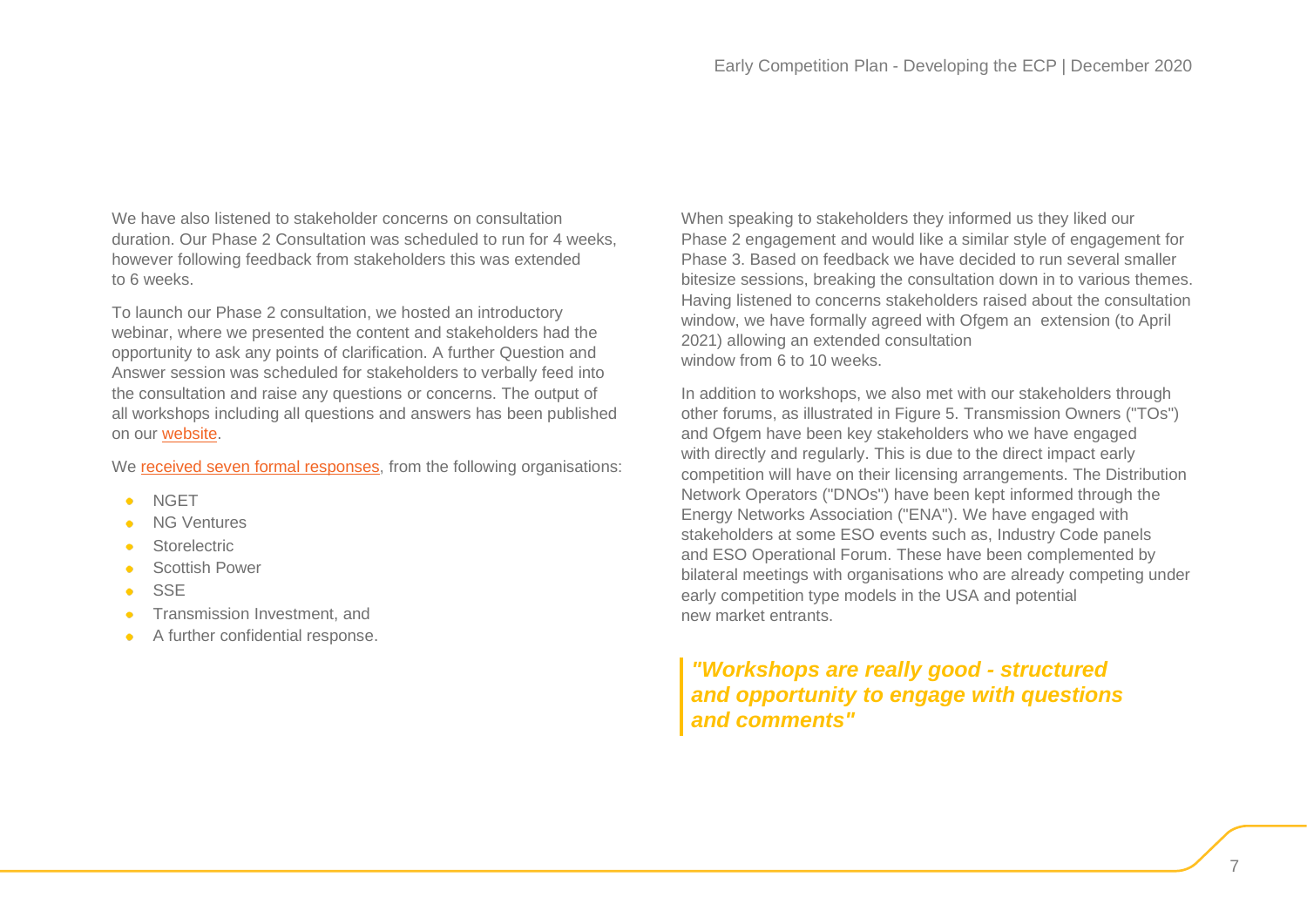Following the workshops, we further developed our proposals based upon feedback received. We investigated all feedback through the following methods:

Figure 5: How we've investigated feedback

Chapter 8, [Appendix](https://www.nationalgrideso.com/document/181941/download) 1 contains further details on how we consolidated feedback and used it to inform our plan. We appreciate all our stakeholder's commitment to engage with us throughout the development of early competition to date, which has fundamentally enabled us to further progress our proposals.

*"Proactive consultations openness to issues what you hadn't thought of, which is not normal if you have been using a survey format"*

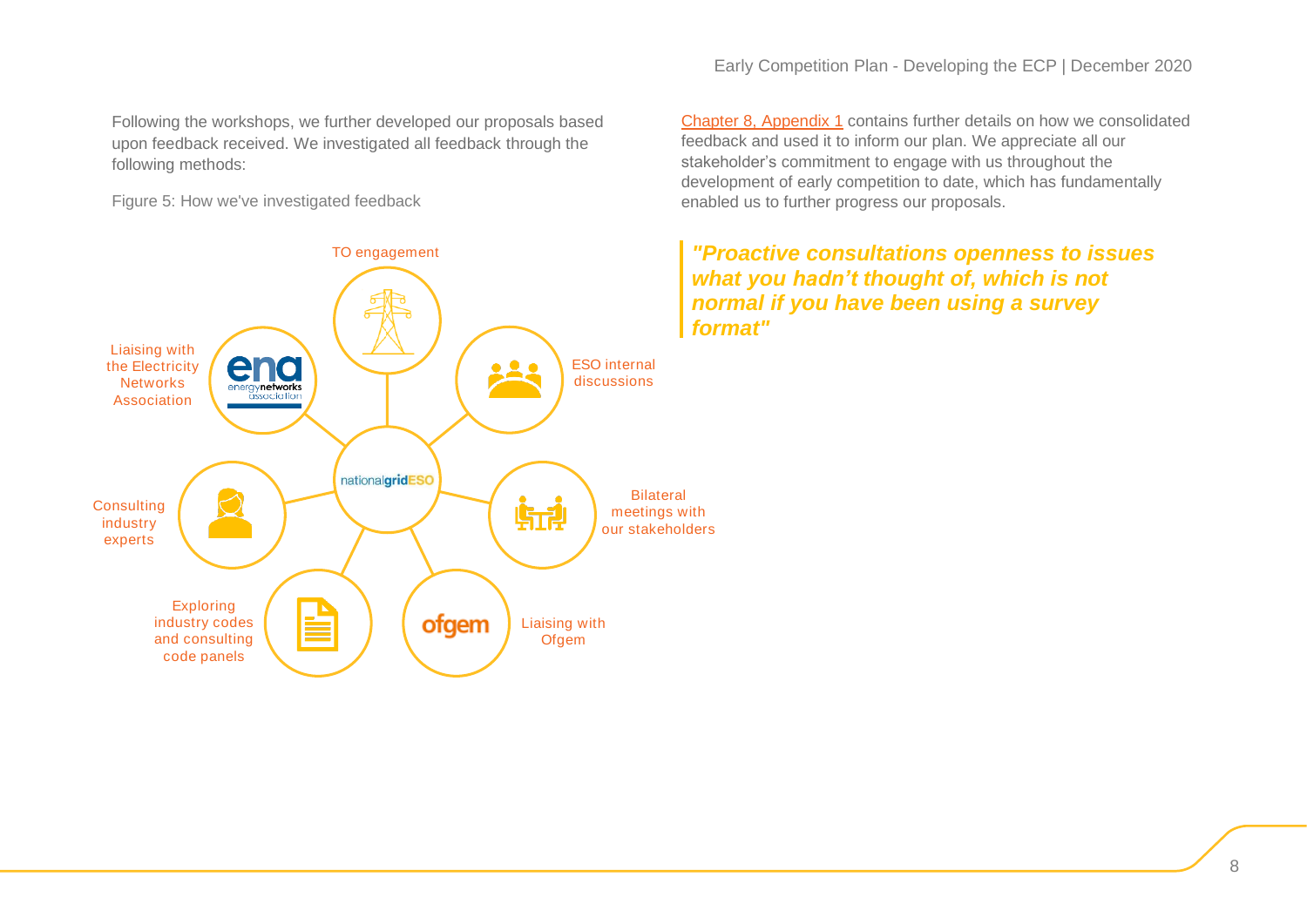The main points we have learned through our stakeholder engagement are detailed below. To make it clear where we have listened, we have referenced our four key messages throughout our Phase 3 consultation, using the symbols below.

## Four key lessons **Keep our stakeholders** in the know

We understand the importance of keeping our stakeholders informed of changes in our current thinking in addition to providing adequate notice of upcoming engagement events. However, through this process we have learned it is not only important how we communicate but also when. Stakeholders identified that our Phase 2 consultation launch webinar coincided with the date of a major industry publication. Following this we have tried and will continue to try to coordinate our key milestones with Ofgem to provide greater opportunity for our stakeholders to be involved.

## $\mathbb{I}^{\mathbb{A}}$  Be consistent, whilst remaining flexible

These times are unprecedented, with vast changes occurring across the energy industry. We understand our stakeholder's time is precious and we are committed to making it as simple as possible for our stakeholders to get involved. Our Phase 2 and 3 workshops have followed a similar format, to allow stakeholders to know what to expect. We have repeated our workshops at multiple sessions to enable our stakeholders to attend at the most convenient time. To improve how we meet your needs, for this consultation we have adapted our launch workshop to multiple workshops.

## Be transparent where possible

Introduction of early competition will ultimately have a significant impact on our stakeholders and their future business plans. We realise the importance of being transparent, detailing how stakeholder feedback has informed our proposals and being clear where feedback originated from. We have set out in our Phase 3 consultation how our proposals have been informed by stakeholder feedback. In addition, [Chapter](https://www.nationalgrideso.com/document/181941/download) 8, [Appendix](https://www.nationalgrideso.com/document/181941/download) 1, Section 3 sets out the feedback we have received from each stakeholder group categorised by consultation area.

## Strive for fair stakeholder representation

To develop a plan which is successful and can unlock savings for the end consumer we need to capture the views of a wide variety of stakeholders. We have attended events such as Code Panels and the Operational Forum to reach out to potential stakeholders. The ESO Networks Stakeholder Group ("ENSG") is our independent stakeholder group which represents the views of potential industry participants who may be impacted by the introduction of early competition. Their role is to hold us to account and ensure our proposals do not unfairly bias a single stakeholder.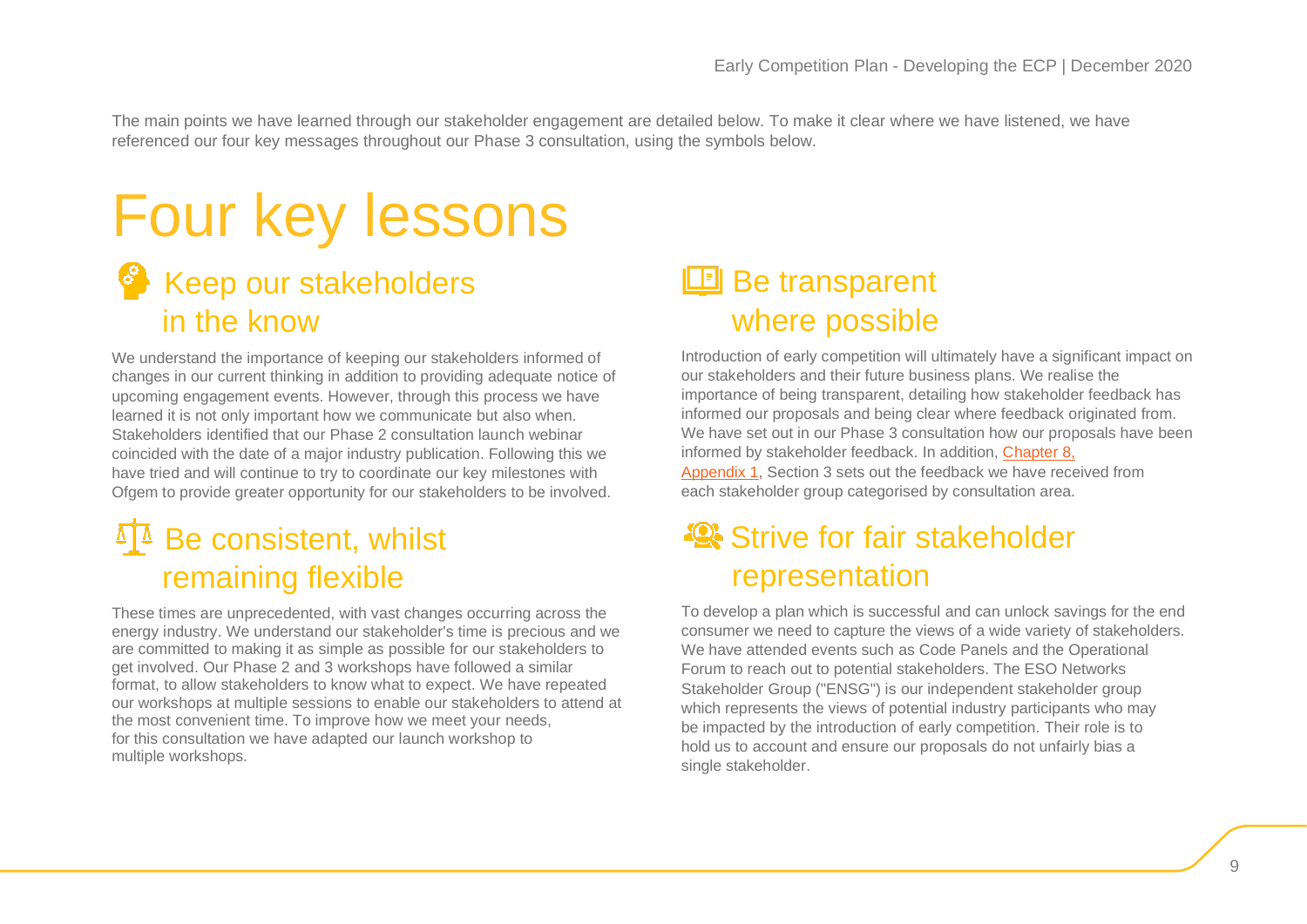## <span id="page-9-0"></span>**3 ESO Networks Stakeholder Group (ENSG)**

When formulating the RIIO-2 business plan the ESO RIIO Stakeholder Group ("ERSG"), was created to ensure stakeholder views were incorporated. Following the success of this group, Ofgem asked for a group with a similar role to be created as part of the governance for our Early Competition Plan.

Early competition could have a large impact on several stakeholder groups and hence we wanted to ensure that views of all stakeholders are fairly represented. The Chair of the group is a paid position which was advertised and competitively appointed. The other members of the group are volunteers, who were approached due to their areas of expertise.

The group is chaired by Dame Fiona Woolf, an energy and infrastructure lawyer and former partner with CMS Cameron McKenna.



The group is made up of representatives from the following sectors, as set out in [Figure](#page-9-1) 6.

<span id="page-9-1"></span>Figure 6: ENSG Representatives